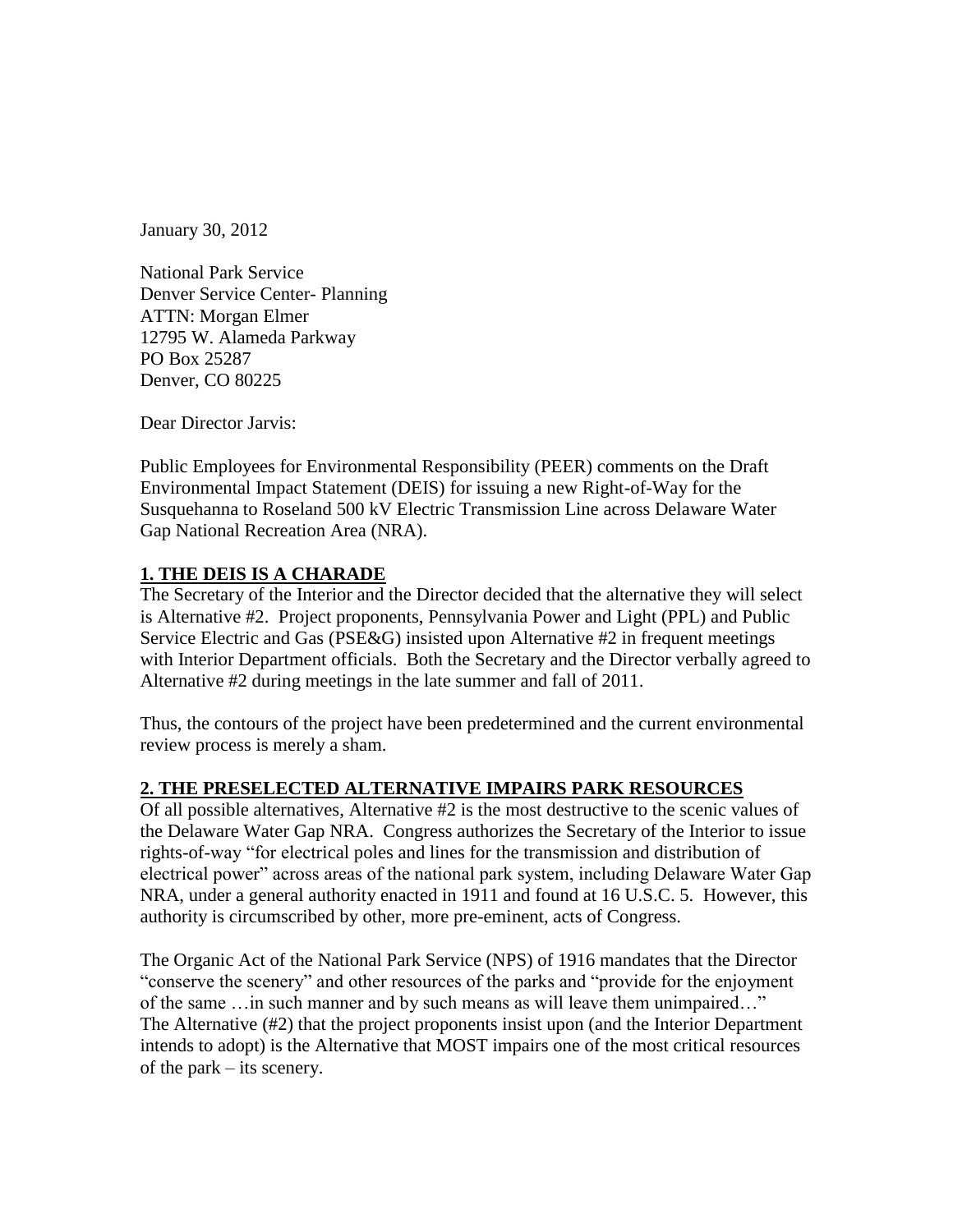The massive new towers in a new right-of-way will cross some of the most scenic, panoramic and untouched vistas in the NRA. The NPS cannot adopt Alternative #2, and then simply insist with a straight face that the Alternative does not impair park scenery. The NPS cannot evade the Organic Act mandate by issuing a simple, conclusory declaration that the impacts of Alternative #2 are acceptable because they do not rise to the level of "impairment." The DEIS does not support such a conclusion with a reasoned analysis. It is ludicrous to assert that major, long-term, adverse effects of Alternative #2 upon the scenery of the NRA do not "impair."

#### **3. PEER ENDORSES THE "NO ACTION" ALTERNATIVE**

PEER commends the NPS for openly acknowledging that the "No Action" Alternative is the environmentally preferred alternative as defined by the National Environmental Policy Act (NEPA) regulations. NEPA does not require a Federal agency to adopt the environmental preferred alternative, only that the agency identify and consider it along with other reasonable alternatives prior to taking action.

"No Action" is the environmentally preferred alternative because it would confine the existing, much smaller, power line to its current right-of-way. "No Action" is the environmentally preferred alternative not only because it would preclude the construction of a new, much larger line, in a new right-of-way but also because it would not foster (as does Alternative #2) a large increase in the production of a greenhouse gas (CO2) from the combustion of coal in Pennsylvania to add power for the New York-New Jersey Metropolitan Area.

It is beyond question that the Susquehanna-Roseland would foster large-scale burning of fossil fuel. At a time when the nation is awash in cleaner-burning natural gas and prices have fallen to lows not seen in several years, increasing the reliance on coal-burning power plants is the wrong strategy for America both economically and environmentally. The Susquehanna-Roseland project is a project in search of a justification. This is all the more reason why deliberately sacrificing one of the most scenic stretches of a magnificent national park is so unnecessary.

This single NPS decision to approve Alternative #2 will result in the production of more carbon dioxide than is being reduced by Director Jarvis' cosmetic initiatives to reduce such gases by park operations.

In contrast with NEPA, the Organic Act does prescribe an outcome the NPS must select. The fundamental purpose of the national park system is to conserve park resources and values. Conservation is predominant. The NPS declares that "No Action" Alternative is the "environmentally preferred" one. The "No Action" Alternative protects park resources and minimizes adverse impacts to park resources. The "No Action" Alternative is the one that comports with the Organic Act. Any notion that only the procedural requirements of NEPA govern the NPS choice of alternatives is wrong.

The "No Action" Alternative also preserves the property rights of PPL. That company possesses a right-of-way that pre-dates the creation of the park, and is a valid existing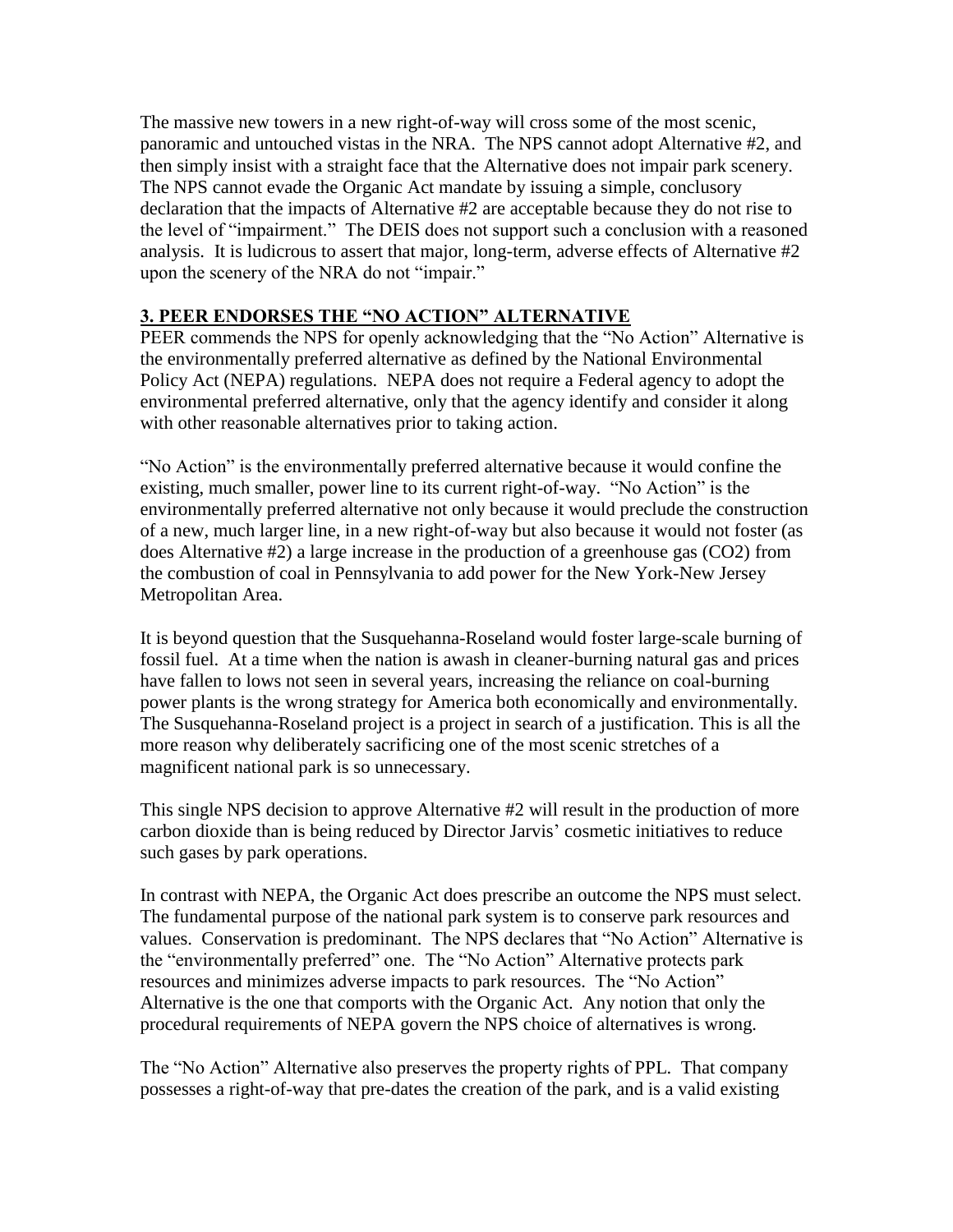right. The existence of the PPL right-of-way does not confer on PPL a right or privilege to obtain a new right-of-way. Some project proponents (but not the DEIS) insist that the NPS must grant PPL a new right-of-way because PPL already possesses an existing one. That conclusion defies logic and is clearly incorrect.

# **4. THE DEIS INCLUDES A NONVIABLE ALTERNATIVE**

The DEIS contains an Alternative #2B that would place the proposed new line within the narrow confines of the existing PPL right-of-way. This alternative is not viable. The existing right-of-way is too narrow to contain the new line in conformity to all industry norms and safety standards. Surely the NPS cannot pretend that its approval of such an action is reasonable, as if safety standards are of absolutely no concern to the NPS.

PEER does not understand why the NPS included Alternative #2B. The project proponents insisted that the DEIS contain this Alternative for reasons that only they know. PEER suspects that PPL finds some benefit in blurring their existing right-of-way with their demands for a new one, as if the existing easement somehow strengthens their claim for a right to a new one. Whatever the reason for its inclusion, Alternative #2B is a bogus alternative.

# **5. THE DEIS EXCLUDES OTHER REASONABLE ALTERNATIVES**

The DEIS authors were instructed during 2011 to eliminate alternatives from further consideration in the internal draft of the DEIS that would have routed the proposed new power line so as to require little, if any, crossing of the NRA. Because a wider range of alternatives would complicate and prolong NPS and public review, PPL explicitly requested the elimination of Alternatives 6 and 7.

Prior to seeking a new right-of-way from the NPS, PPL obtained rights-of-way on lands outside of, and on both sides, of the NRA. PPL demands Alternative #2, because only that route forms the most direct link between their rights-of-way outside the NRA. No other route would do. They told the Secretary and his officials to not even consider the alternatives.

The Interior officials carried out PPL bidding by using a subterfuge. They altered the criteria the NPS used to evaluate the range of reasonable alternatives. The NPS tailored the criteria for reasonable alternatives to deftly eliminate #s 6 and 7. Nonetheless, the eliminated alternatives are within the realm of reasonable choices. Whether PPL approved of their consideration or not (and they did want them considered) is immaterial. NPS refusal to consider these alternatives violates both the letter and spirit of NEPA.

### **6. THE DEIS CLAIMS THAT THE NPS HAS NO PREFFFERED ALTERNATIVE**

The DEIS contains no alternative that the NPS designates as the agency preferred alternative. This violates NPS own Reference Manual-12 (RM-12). Page 51 of RM-12 states:

**"8. Preferred alternative**—The preferred alternative is the agencypreferred course of action at the time a *draft EIS* or a public review